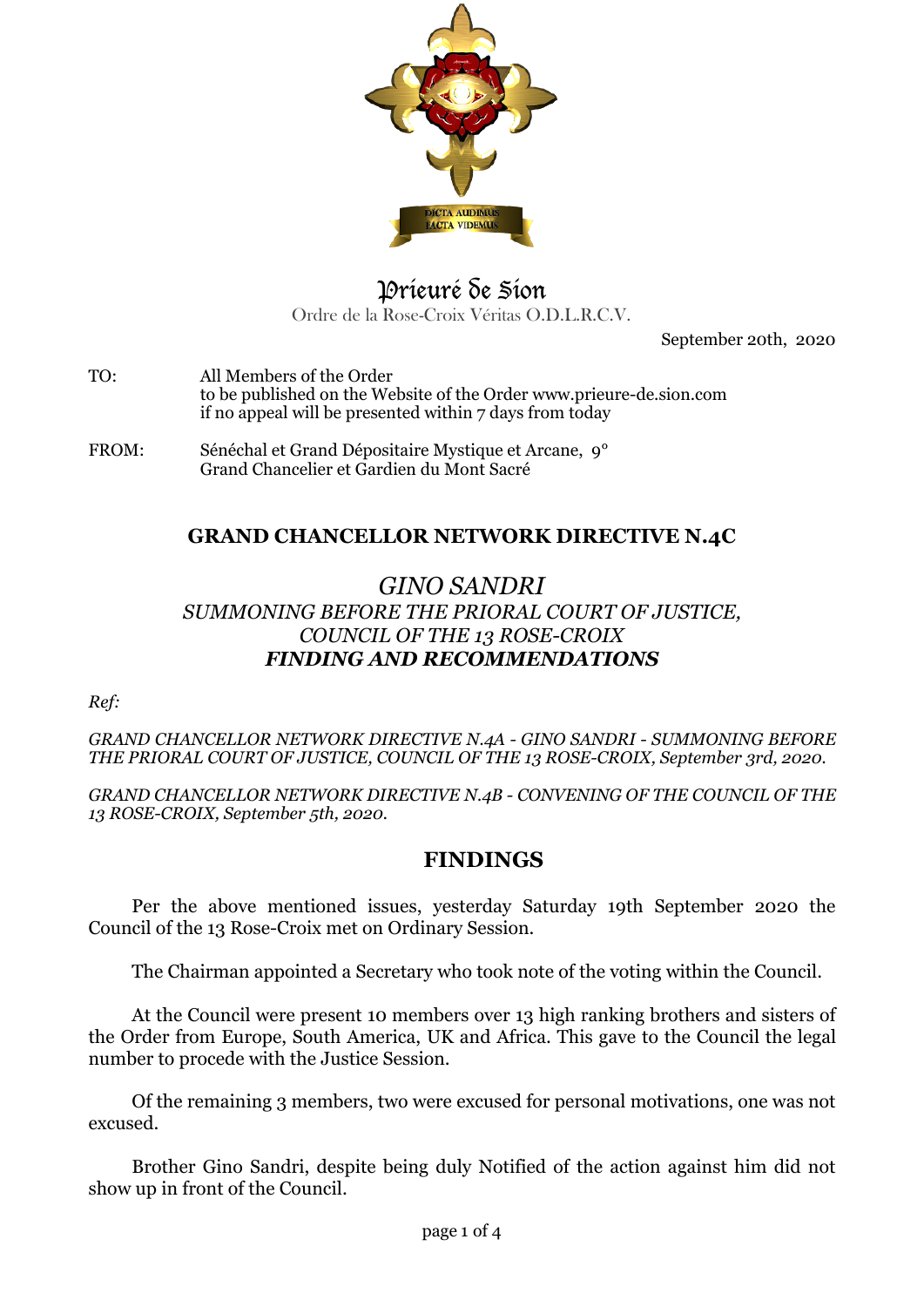The Order's Prosecutor read the Accusations as stated in *GRAND CHANCELLOR NETWORK DIRECTIVE N.4A - GINO SANDRI - SUMMONING BEFORE THE PRIORAL COURT OF JUSTICE, COUNCIL OF THE 13 ROSE-CROIX, September 3rd, 2020.*

The Order's Prosecutor entered in the Council a member of the Order who testified confirming the data of the accusations and giving more relevant data about the matter.

Per the data and evidences given to the Council, behind this plot of creating another Prieuré of Sion approved by Gino Sandri there are two former members of the Order, known because they have been already duly expelled in the past.

The first one is the former Italian Regent, D G expelled with dishonor in 2019 for proclaiming himself senior to the Most Serene Grand Master and for trying to give to the Prieuré de Sion a fake and illegal Free Masonic identity, when the Prieuré of Sion is NOT a Masonic association.

Recorded evidences of this are at records and can be produced legally if necessary.

Per the data given to the Council, G was apparently operating to create this coup d'etat in Romania creating a Fake Prieuré de Sion, involving a local Romanian person who could be not aware of G  $\sim$  's position, and so this last person is not mentioned in this issue.

Within the data the testimony produced to the Chancellery there is also a picture of this Romanian person not belonging to the Order: he is wearing some fake Regalia featuring our symbols, symbols who cannot be worn by people not legally part of the Prieuré de Sion.

The other person Invested by Sandri as the "Grand Master" of the Prieuré de Sion, this time for United Kingdom, is another member expelled from the Order, former UK Regent A T. C

In a recent Investigation covered by GRAND CHANCELLOR NETWORK DIRECTIVE N.2a, c and C *UK - INVESTIGATION SURVEY* starting on June 3rd 2020,  $A$  C came up responsabile of a bad situation in the UK. He tried to establish a personal Regime within the UK where people not wanting to follow his directions had to be legally hit by the Order. But after a throughout investigation, innocent blamed brothers were saved by his dictatorial spree, as they were not to blame, and so A who felt powerless left the Order, receiving right after a formal Expulsion Document at his name. ı Į

It is therefore evident that this attempt to build a parallel and fake Prieuré de Sion was caused by former members who despite being recognized and expelled because they acted against the Order, did not want to recognize that they were spotted and declared unworthy of being in the Order, so having no rights at all within the One and Only Prieuré de Sion.

About Gino Sandri, on 11 March 2017, he transmitted the initiatory powers of Grand Maître of the Order to the current Most Serene Grand Maître Bro Marco Rigamonti.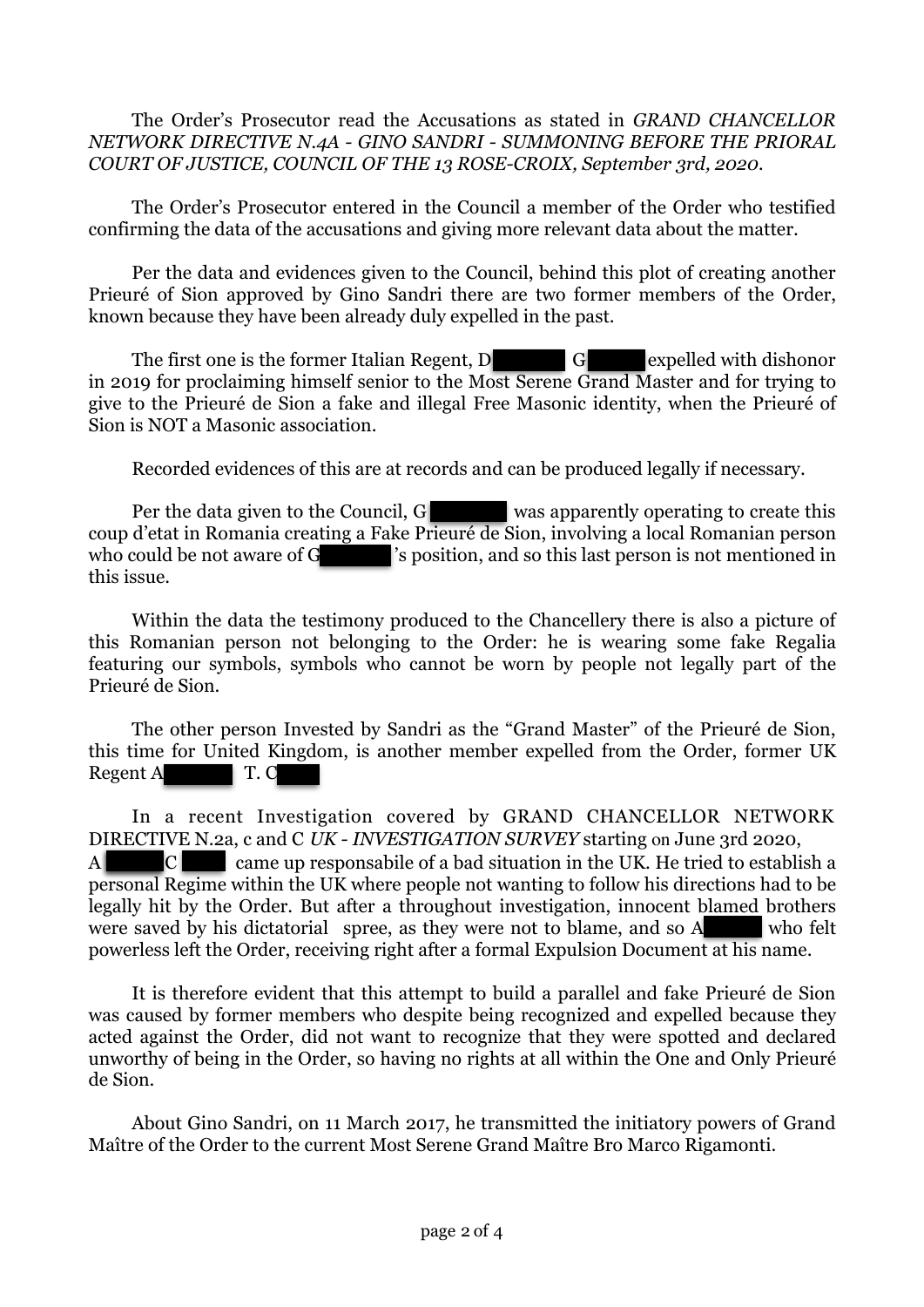Since Marco Rigamonti was regularly invested with the office of Grand Maître of the Order, he assumed a position protected by the Statute of the Order as inviolable and sacred.

Brother Gino cannot act against the legality of the Order, specially because he is a member of the Order, so he is to follow its Statute.

From the Statute of the Order, in Article 5 we read:

#### **"Article V**

### **The Grand Master is the highest spiritual authority and the sovereign of the Order, consequently his final decisions cannot be overturned in any way. "**

Therefore Brother Gino had no rights at all to undermine the Powers of the Most Serene Grand Master of the Order while he was the Patriarch.

#### **… "Betrayal of the Grand Master is punished with direct expulsion for dishonor."**

Brother and sisters of the Council discussed accurately on every aspect of this data, trying to find a resolution that could be fair and just, for the Order and all the members involved.

Every single member spoke and expressed his/her own opinion and recommendations about these facts.

After the resolution was agreed upon, it was voted Democratically, as it follows:

### **RECOMMENDATIONS**

The following where the Recommendations that were voted unanimously by the 10 present Members of the Council of the 13 Rose Croix (11 favorable Votes with the vote of the Grand Master Counting twice):

#### **Gino Sandri is expelled from the Order with dishonor and all his Initiatic Powers are therefore cancelled. He can no longer speak or act for the Prieuré of Sion in whatsoever manner or form.**

**He has 7 days time to come back to his senses and recant, and if he desires to have an appeal can write directly to the Most Serene Grand Master bringing his sincere excuses and evidences that can be used to re evaluate his position.** 

**At this point this issue could be suspended and reviewed accordingly to the clemency of the Most Serene Grand Master.** 

**Passed this period of time, if no appeal will be presented, this issue is to be inserted in the Website of the Order so that his position can be cleared world wide to everyone needing to know.**